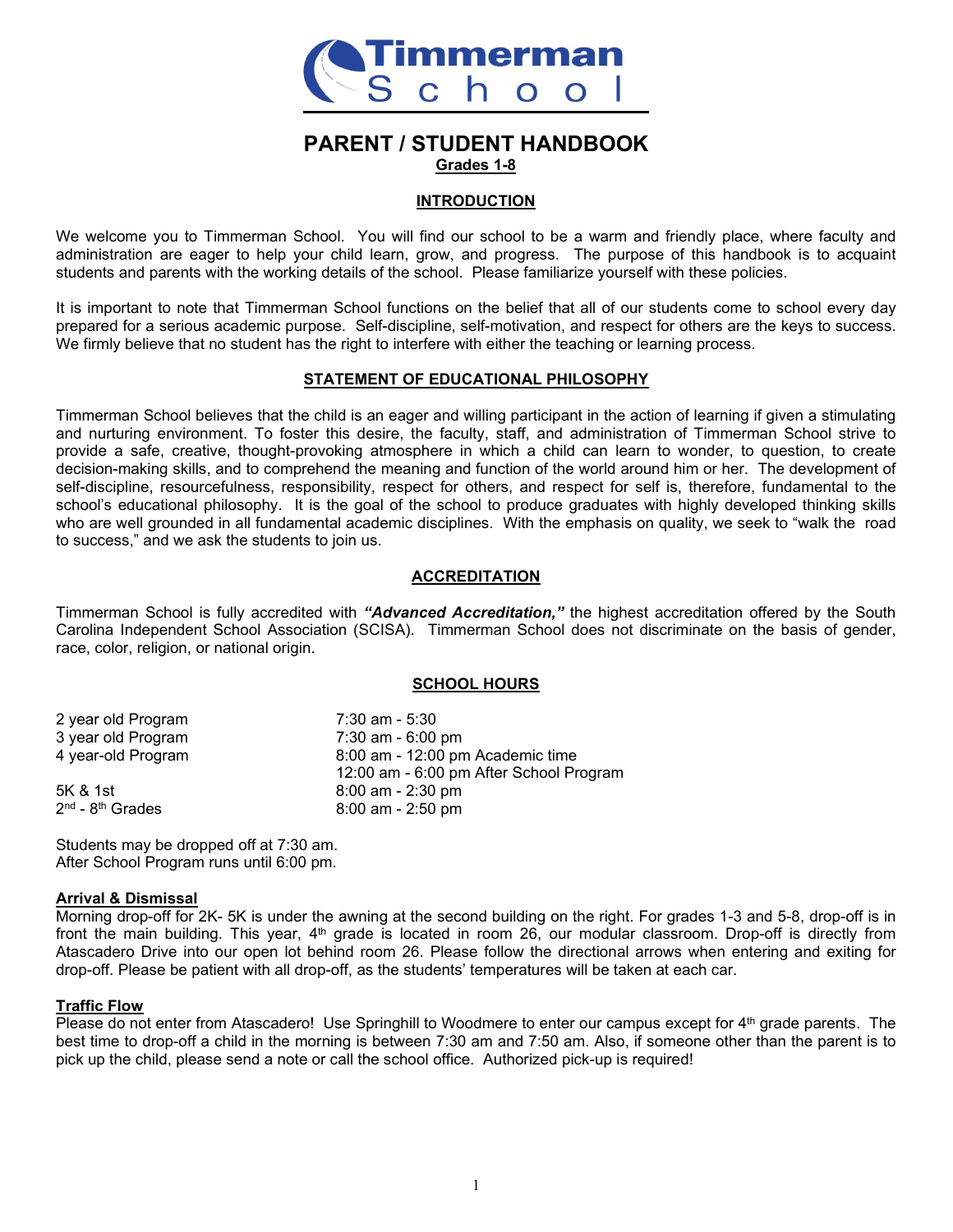### **EARLY PICK-UP**

We urge you to make wellness check-ups and dental appointments after school. If you have to take your child out of school during the school day, please notify the main office. Parents must come to the school office to sign-out and pick up their child.

### **SCHOLARSHIP**

**Honor Rolls:** Students who maintain all A's or all A's with only one B will be placed on the A Honor Roll. Students who maintain all A's and B's will be on the B Honor Roll. The third grade cursive handwriting grade will count toward Honor Roll second semester only.

**Honor Society:** In 1975, Timmerman School received a charter for a chapter of the National Junior Honor Society. The Mayme Hause Chapter is named in recognition of Mrs. Hause, our beloved fourth grade teacher who inspired character and scholarship. To be eligible, students in grades 7 and 8 must maintain an average of 94 and exhibit qualities of leadership and character.

**Beta Club:** In 2001, Timmerman School received its charter for membership in the National Junior Beta Club. This academic honor is offered to students in grades 5 and 6 who have consistently been named to the "A" Honor Roll while exhibiting the qualities of leadership, character, and service to our school.

### **Grading Scale**:

| A………………………93-100 |  |
|------------------|--|
| B86-92           |  |
| C78-85           |  |
| D70-77           |  |
| FBelow 70        |  |

#### **Grade Reports / TeacherEase**

All grade reports for 1<sup>st</sup>-8<sup>th</sup> may be checked on TeacherEase at [www.teacherease.com.](http://www.teacherease.com/) TeacherEase is web-based gradebook application that allows teachers to enter all grades in all subjects in an effort to continuously communicate with parents. Parents are encouraged to check TeacherEase daily during the academic school year for updates on their child's progress in each subject. By doing so, the parent may be proactive in keeping up with their child's grades and securing academic help when the need arises.

**Homework:** Parents should expect their children to have homework assignments each day. We urge parents to see that proper time is allocated for homework in each subject. We cannot overemphasize the importance of homework as related to total student learning and grades. However, written assignments do not necessarily fulfill home-study requirements. Some courses call for more reading preparation.

#### **Homework is given to pupils with these purposes in mind**:

- 1. To reinforce concepts
- 2. To relate school learning to out of school interest
- 3. To bring home and school closer together
- 4. To help pupils develop independent work study habits and self-reliance in their work.

### **Parents can assist their children with homework by:**

- 1. Refusing electronics (other than study aids) during weekdays.
- 2. Providing a quiet, comfortable place, well-lighted and with ample space for the child to study.
- 3. Encouraging their child to complete each homework assignment.
- 4. By not doing the homework assignments for their child (this does not mean that parents should not point out principles involved or help give illustrations and make suggestions.

**High School Credits:** Students who qualify may earn high school credits in Geometry, Algebra1, and Spanish 1 during their 8th grade year. The student must maintain a C average in that course and be approved by both the teacher and principal to earn the credit. Credit will be awarded based on the 10-point grading scale adopted by the state of South Carolina.

#### **GENERAL POLICIES**

**Tuition:** Tuition may be paid in full at the beginning of the year. All other tuition is due weekly or monthly. Delinquent accounts are subject to suspension or dismissal of services at the discretion of administration. All returned checks can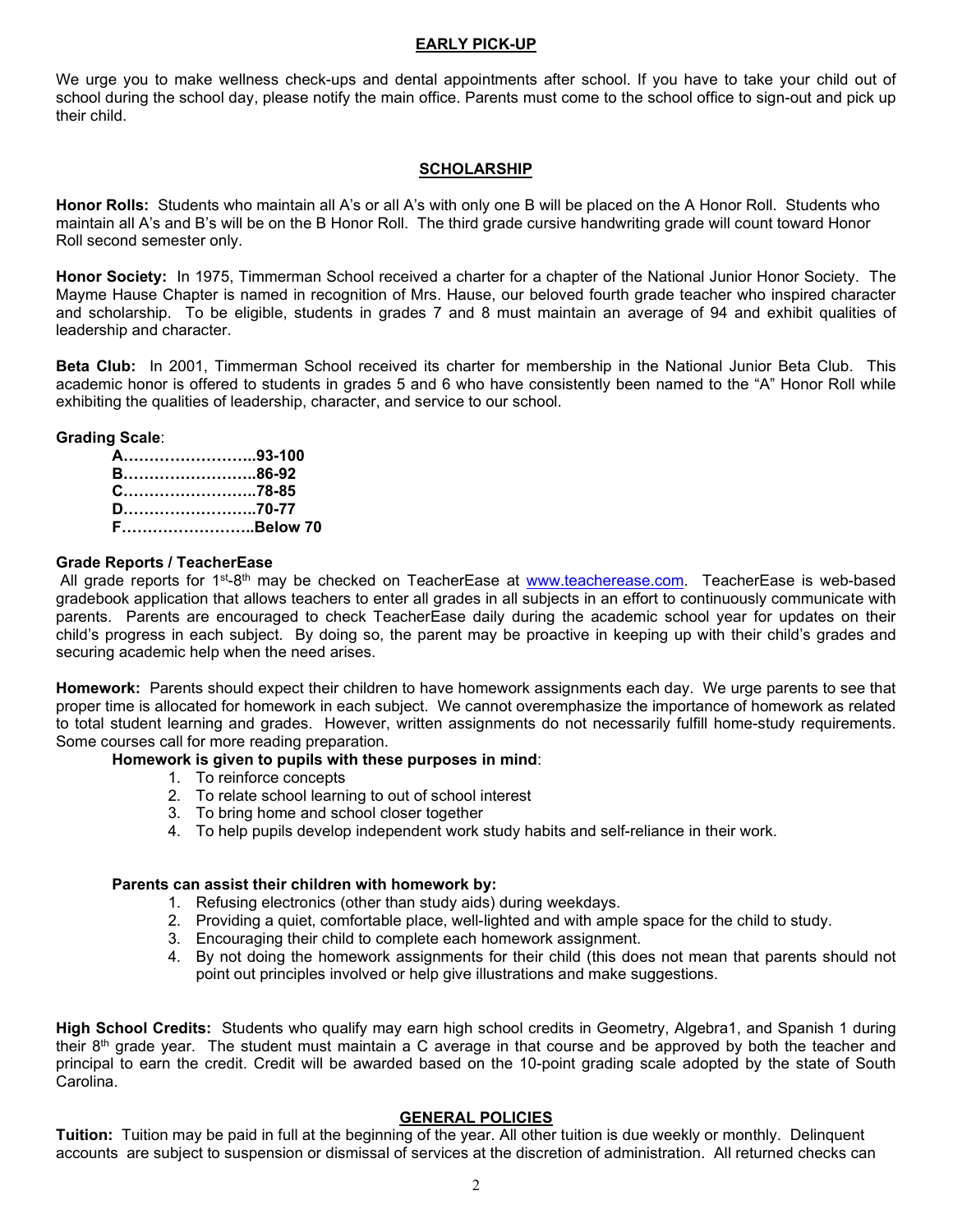be turned over to the magistrate's office for collection with appropriate charges added. Tests or exams will not be administered, and records of any kind will not be issued until accounts are paid in full. Timmerman School accepts cash, checks, and most credit and debit cards. We are not a collection agency! We are in the business of educating children and can ill afford to spend our time collecting funds due. This system will be strictly enforced.

**Monies:** Please denote student's name on any checks or money orders sent to the school, and specify the reason for the payment. Whenever any monies are sent to the school, please seal in an envelope, and write your child's name on the envelope. Please write your child's name on all checks and specify the reason for the payment. Payment boxes are located in Room 5 in the preschool building and in the main office. **Do not put cash in these boxes! Make sure you get a receipt for all cash transactions.** 

**Re-enrollment:** Re-enrollment for the fall school term for the students attending Timmerman will begin in January each year. At the completion of this re-enrollment period, additional applications are then considered for the remaining class vacancies. Payment of enrollment and registration fees reserves space for your child and, therefore, is non-refundable.

**Insurance:** School accident insurance is mandatory and included in registration fees. This **very limited** insurance covers accidents and injuries (according to the insurance company schedule) received during the school day or on school sponsored activities. This policy is a secondary insurance to your personal coverage. Any accident must be reported immediately to our office and a written report put on file at the time of the accident.

**Care of Books:** We encourage students to keep their books clean and unmarked. Should they be lost or abused to the degree of being unsatisfactory, a fee will be charged for the replacement of the books. No exams will be administered nor report cards issued to any student who has lost or damaged a book until reparations are made. **PARENTS SHOULD ENCOURAGE CHILDREN TO BE RESPONSIBLE FOR ALL BOOKS.**

**Transcripts and Records**: Transcripts and records will be sent to schools upon request if all monies owed are paid in full. Only copies of transcripts will be released to parents, although parents are welcome to look at their child's records and grades through an appointment with our office. The application is a binding contract. You are responsible for the entire year's payment regardless of the continuance of your child at the school.

# **DRESS CODE**

Timmerman students in 1<sup>st</sup> - 8<sup>th</sup> grades will wear the approved Timmerman School uniform Monday, Tuesday, Thursday, and Friday. Wednesday is dress down day for  $1^{st}$ - 5<sup>th</sup> grade, and the first Tuesday of each month is dress up day. Every Tuesday is dress up day for  $6<sup>th</sup>-8<sup>th</sup>$  grade. Students in 4K-5K will wear the approved Timmerman School uniform Monday, Wednesday, and Friday. We have contracted with Lands' End for our school uniform needs. You may shop online through the school website at [www.theroad2success.org.](http://www.theroad2success.org/) If it is a non-uniform day, your student must adhere to our appropriate dress policy.

# *Please adhere to these regulations:*

**HAIR**:

**Boys (all ages**) -- Hair must be kept short, neat, and uniform at all times. Regular boy's haircuts are required at all times. **Girls (all ages)** -- Hair must be neat and attractive at all times.

#### **EARRINGS:**

**Boys (all ages)** -- Absolutely no earrings / piercings on any part of the body.

**Girls (all ages)** -- May wear one earring in each earlobe only. No earrings/piercings on any other part of the body. **DRESS:**

**Boys** – The only t-shirts allowed at Timmerman School are those relating to Timmerman School activities or a solid colored plain t-shirt without any graphics. No sleeveless shirts, no sagging pants, no holey pants, no oversized athletic shorts or shirts are allowed. Collared shirts and nice jeans are strongly recommended on casual days. Discretion is left to administration.

**Girls** – The only t-shirts allowed at Timmerman School are those relating to Timmerman School activities or a solid colored plain t-shirt without any graphics. No spaghetti straps, no midriff shirts, no halter tops, no holey pants, and no short shorts are allowed. Discretion is left to administration.

**Boys and Girls Footwear: Timmerman School does not require a uniform shoe.** We strongly recommend closed toe shoes for all students at all times. Flip-flops and sandals are not safe also Crocs present a slipping hazard, so we highly recommend that students do not wear them.

Please have your child adhere to the Timmerman School Dress Code Policy.

# **HARASSMENT / BULLYING POLICY**

Timmerman School is a place for teaching and learning. Harassment in any form disrupts the ability of the faculty to teach and the students to learn. The school does not approve of harassment of any nature. The school's goal is to provide an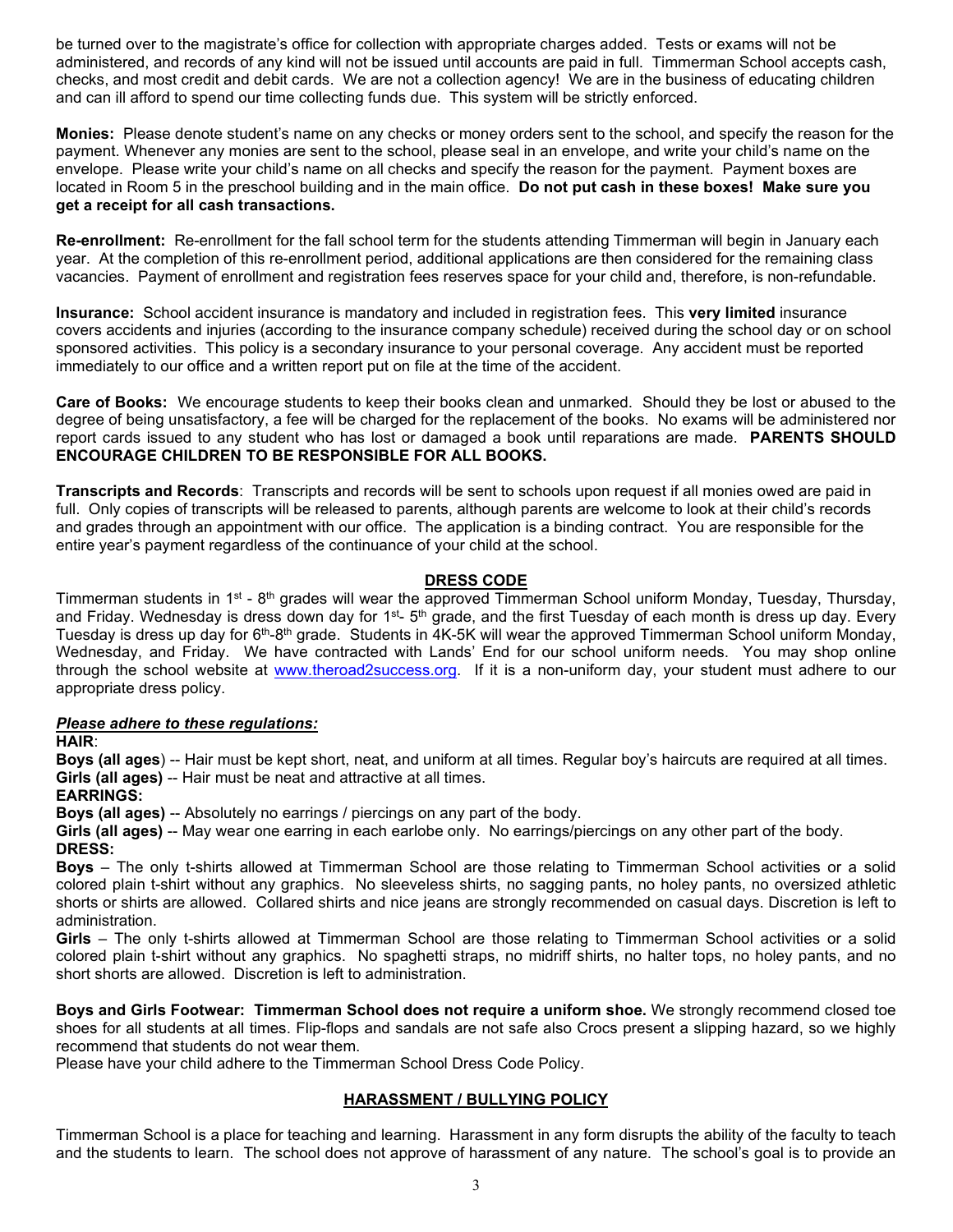environment free of tensions caused by sexual, religious, racist, peer, or age-based remarks or animosity.

Any student affected by any type of verbal, written, physical, and/or sexual harassment is urged to report it to the teacher or administrators immediately. The school will investigate any claims of harassment, and appropriate action will be taken. Individuals who violate the Harassment Policy will be disciplined and may be expelled.

### **DISCIPLINARY ISSUES**

 The administration of Timmerman School reserves the right to suspend or expel any student whose actions seriously impair the educative process or adversely affect other students according to the administrator's judgment. Students are always afforded due process.

### **School Rules are as follows:**

- 1. No violation of dress code.
- 2. No chewing gum on school premises.
- 3. No fighting
- 4. No disrespect for school authority.
- 5. No throwing of objects on school property other than balls, etc. in athletic competition
- 6. No running or loud talking in the hallways
- 7. No horseplay in bathrooms
- 8. No destruction of property (including textbooks).
- 9. No profanity in classrooms, school bus, or anywhere on school property or sponsored events.
- 10. No food in the classroom buildings or auditorium. Personal water bottles are required.
- 11. No leaving classes or campus without permission.
- 12. No cheating (dishonesty will simply not be tolerated).
- 13. No contraband (smoking, drugs, or anything else so deemed).

14. No Bullying

15. Timmerman School is not responsible for lost, stolen, or damaged electronic devices. Electronic devices are not allowed on campus until each parent and student signs and returns the "Responsible Use Procedures" form which can be found on our website. Kindergarten  $-5<sup>th</sup>$  grade – no cell phones nor electronic gadgets are allowed.

# **HONOR CODE**

"Timmerman School students do not lie, cheat, steal, nor tolerate those who do."

The Timmerman School Honor Code is based upon the premise that each member of the school community behaves honorably and assumes that all other members do likewise. The honor system extends to all school activities, academic as well as non-academic. The effectiveness of our honor code is the joint responsibility of the students and the faculty.

#### **Penalties for Rule Violations:**

1. Expulsion is the most serious penalty a school can invoke. Expulsions are recorded on the student's permanent record along with the reason for the expulsion.

2. Suspension – Suspensions will be for one to three days. Administration may invoke in-school suspension or out-ofschool suspension. A student in out-of-school suspension may not appear on school property at any time until the suspension is lifted.

# **ADDITIONAL INFORMATION**

**Agenda Books:** Assignment books will be distributed to all students in grades 1-5 on the first day of school. These books are used for writing down all assignments daily. Also, teachers may use the assignment book as a communication tool for parents. Parents should check their child's assignment book daily.

**Emergency School Closing**: In the event that Timmerman must be closed because of inclement weather or an emergency at school, announcements will be made alerting parents and students about changes in our schedule using the School Alert Program offered by WIS television station and through email. Also, check our Facebook page. Announcements will be made concerning the reopening of the school following such closings. We are not bound by public school openings and closings since we do not operate buses on rural routes.

#### **Personal Items: Please label all articles of clothing and personal property.**